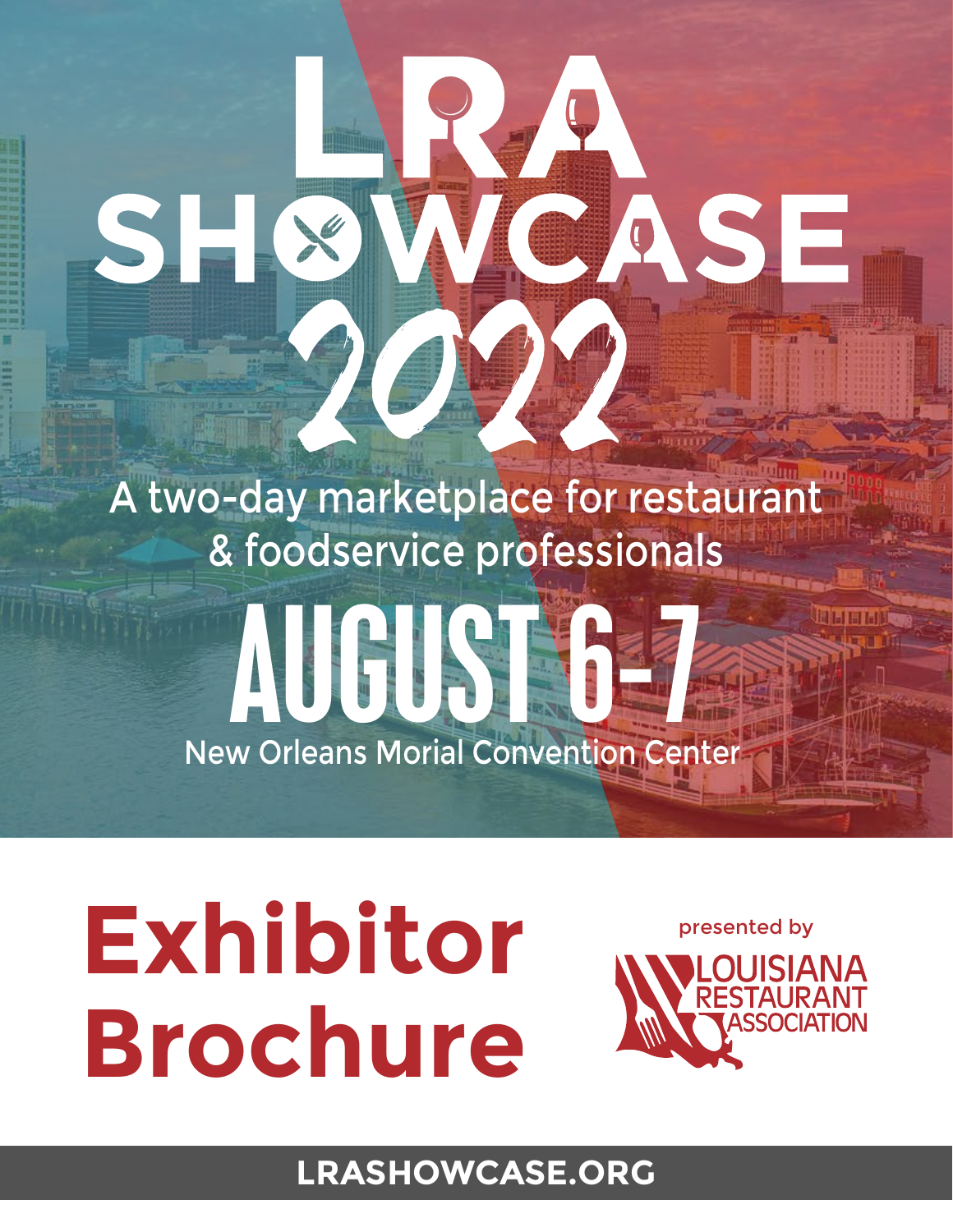## **Join us in the BIG EASY for the LRA Showcase**

The Louisiana Restaurant Association Showcase is the largest food and beverage experience on the Gulf Coast, serving both the foodservice and retail sectors. Because this is a private-industry tradeshow and restricted to those 18 and under, your audience is decision makers with buying power. The Showcase is one of the only foodservice shows within the Gulf South region, drawing a diverse group of foodservice professionals from across Louisiana and surrounding states. Secure your face-time with key restaurant industry decision makers, generate leads and build brand awareness by becoming an exhibitor.

The LRA Showcase sets the standard as the top regional restaurant show in the country. Our retention rate speaks to the success of our exhibitors' experience at the showcase. Each year, on average 50% of our booths are sold to returning customers.

## **Top Reasons to Exhibit:**



Increase your brand visibility



Customers can touch, taste, feel and experience your products and services



 $\left[\cdot\,\Theta\,\cdot\right]$  Track record of qualified buyers/attendees



Network with attendees



Promote existing and new products



Get in front of your target market and speak directly with decision makers



Generate strong leads, increase sales and ROI



Pre-showcase exhibitor party featuring New Orleans' most notable restaurants